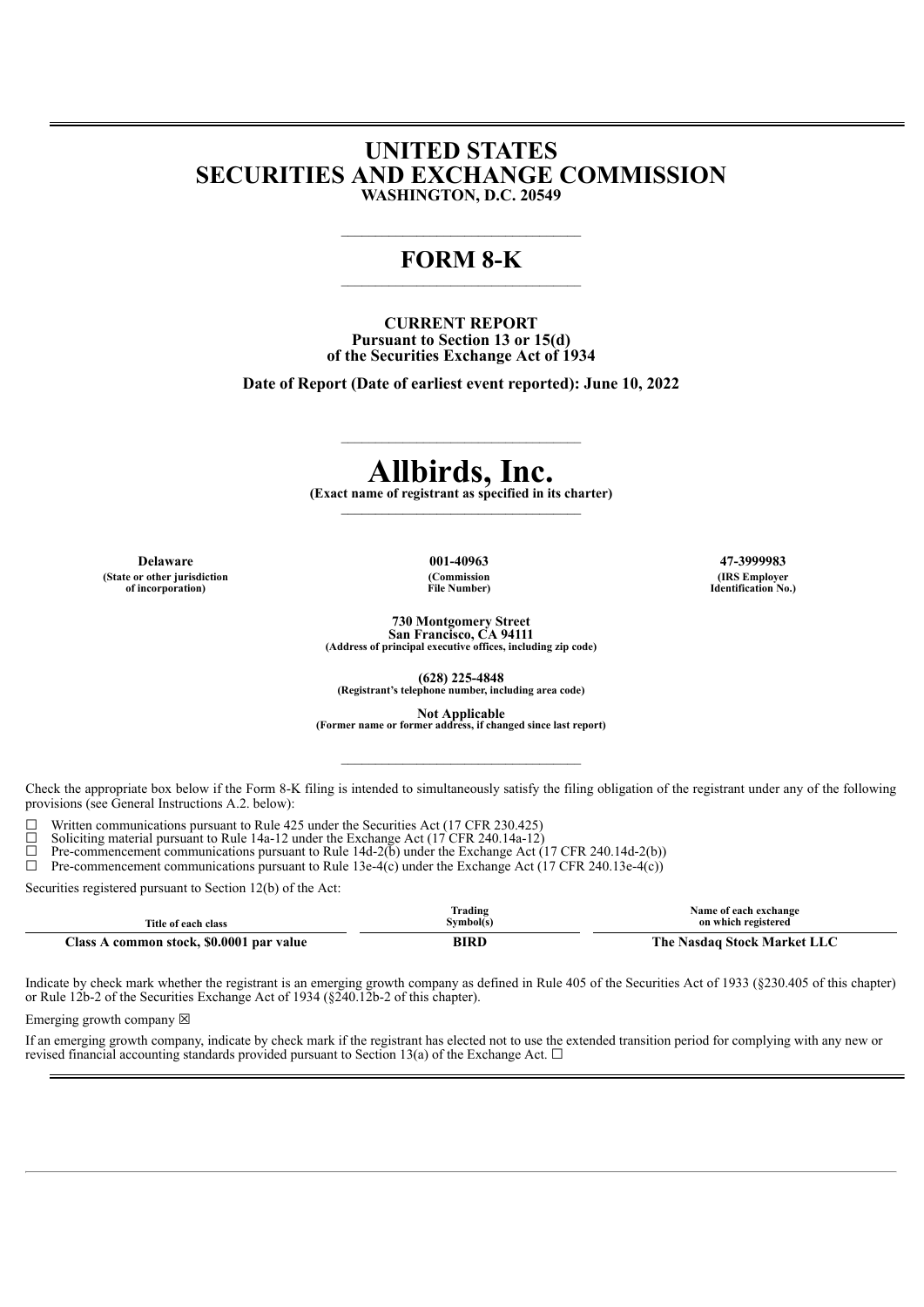#### **Item 5.07 Submission of Matters to a Vote of Security Holders.**

On June 10, 2022, Allbirds, Inc. (the "Company") held its 2022 Annual Meeting of Stockholders (the "Annual Meeting"). At the Annual Meeting, the Company's stockholders voted on the two proposals set forth below. A more detailed description of each proposal is set forth in the Company's Proxy Statement filed with the Securities and Exchange Commission on April 28, 2022.

#### **Proposal No. 1: Election of Directors**

Neil Blumenthal and Nancy Green were each elected to serve as a Class I director of the Company's Board of Directors until the 2025 Annual Meeting of Stockholders and until their respective successors are duly elected or until their earlier resignation or removal, by the following votes:

| <b>Name</b>     | <b>Votes For</b> | <b>Votes Withheld</b> | <b>Broker Non-Votes</b> |
|-----------------|------------------|-----------------------|-------------------------|
| Neil Blumenthal | 545,725,610      | 15,312,716            | 24,626,746              |
| Nancy Green     | 550, 559, 189    | 10,479,137            | 24,626,746              |

#### **Proposal No. 2: Ratification of the Selection of Independent Registered Public Accounting Firm**

The stockholders ratified the selection of Deloitte & Touche LLP as the Company's independent registered public accounting firm for the fiscal year ending December 31, 2022, by the following votes:

|                                                            | <b>Votes For</b> | Votes<br>Against      | Abstained           |
|------------------------------------------------------------|------------------|-----------------------|---------------------|
| Ratification of selection of Deloitte &<br>Touche<br>الباط | 1.305<br>585.021 | .448<br>$\sim$<br>- - | $-319$<br>$116.3 -$ |